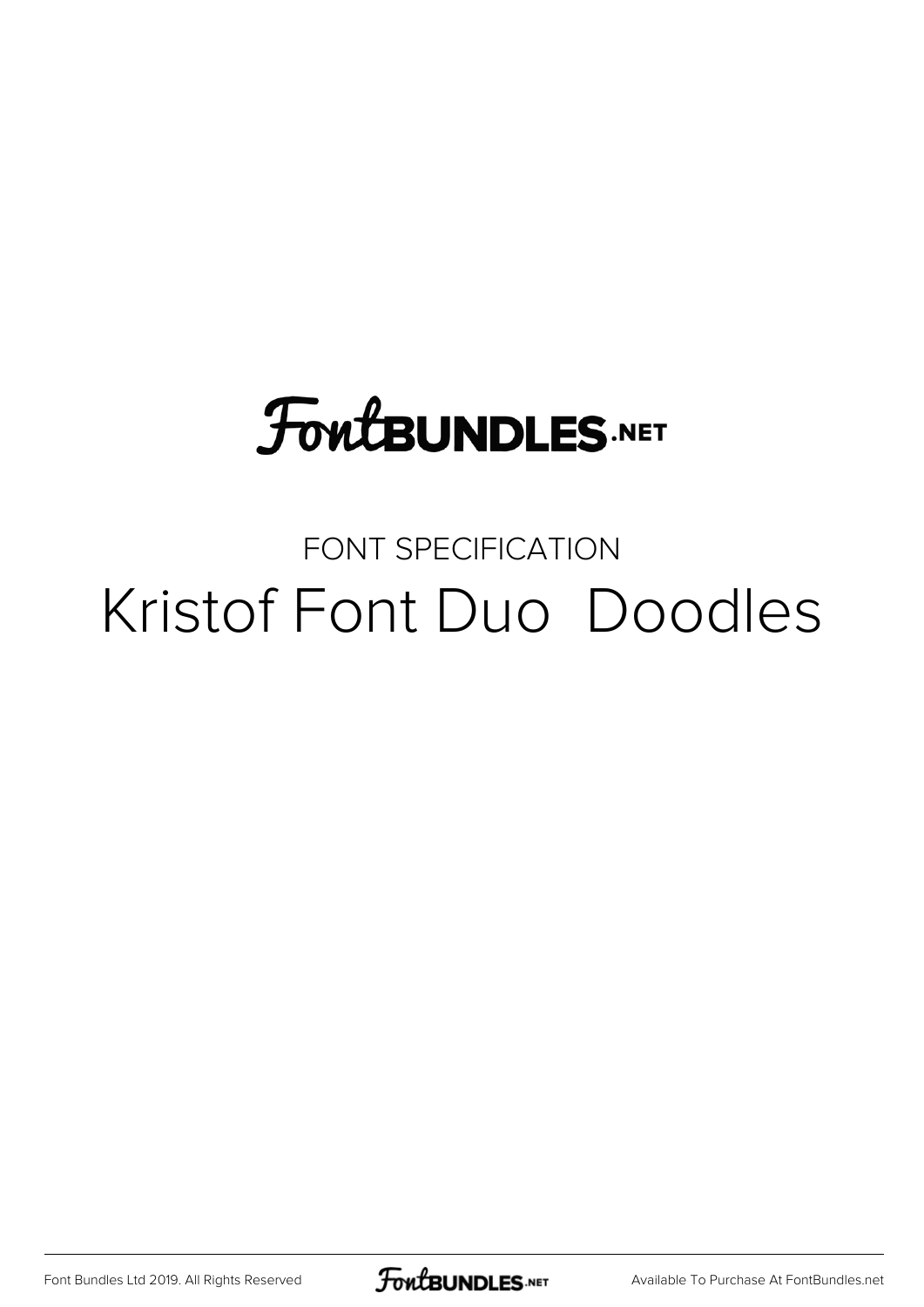### Kristof - Regular

**Uppercase Characters** 

## ABCDEFGHIJKLMNOPQRSTUVUXYZ

Lowercase Characters

abcdef ghijk mnopqrstuvwxyz

**Numbers** 

## 0123450789

**Punctuation and Symbols**  $\# \S \S \S \S' \quad ( ) * + , - . : ; \langle$ ļ  $\qquad \qquad =$  $\begin{array}{c} \circ \\ \circ \\ \circ \\ \circ \end{array}$   $\begin{array}{c} \circ \\ \circ \\ \circ \\ \circ \\ \circ \end{array}$   $\begin{array}{c} \circ \\ \circ \\ \circ \\ \circ \\ \circ \end{array}$   $\begin{array}{c} \circ \\ \circ \\ \circ \\ \circ \\ \circ \end{array}$  $\langle\!\langle$  $\bullet$  $\overline{M}$  $\mathcal{Y}$  $\overline{\mathbf{5}}$ All Other Glyphs  $\hat{H}$   $\hat{H}$   $\hat{H}$   $\hat{H}$   $\hat{H}$   $C$  $\dot{\mathsf{L}}$ À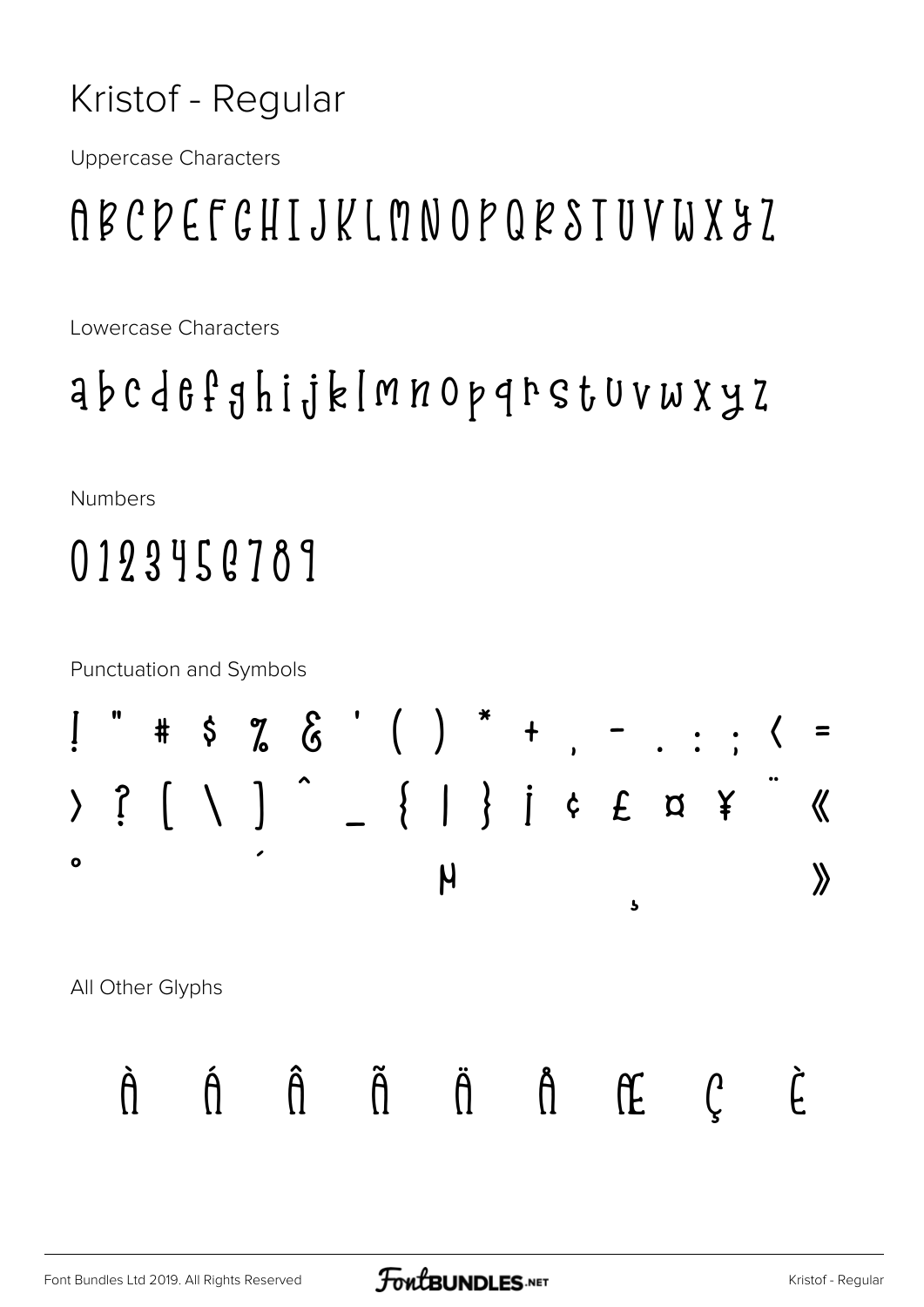|  | $\begin{array}{ccccccccccccccccc} \hat{\mathsf{E}} & \hat{\mathsf{E}} & \hat{\mathsf{E}} & \hat{\mathsf{I}} & \hat{\mathsf{I}} & \hat{\mathsf{I}} & \hat{\mathsf{I}} & \hat{\mathsf{I}} & \hat{\mathsf{I}} & \hat{\mathsf{N}} \end{array}$                                                                                                                                                                                                              |  |  |                                                 |             |
|--|---------------------------------------------------------------------------------------------------------------------------------------------------------------------------------------------------------------------------------------------------------------------------------------------------------------------------------------------------------------------------------------------------------------------------------------------------------|--|--|-------------------------------------------------|-------------|
|  | $\begin{matrix} \mathbf{0} & \mathbf{0} & \mathbf{0} & \mathbf{0} & \mathbf{0} & \mathbf{0} & \mathbf{0} & \mathbf{0} & \mathbf{0} & \mathbf{0} & \mathbf{0} & \mathbf{0} & \mathbf{0} & \mathbf{0} & \mathbf{0} & \mathbf{0} & \mathbf{0} & \mathbf{0} & \mathbf{0} & \mathbf{0} & \mathbf{0} & \mathbf{0} & \mathbf{0} & \mathbf{0} & \mathbf{0} & \mathbf{0} & \mathbf{0} & \mathbf{0} & \mathbf{0} & \mathbf{0} & \mathbf{0$                        |  |  |                                                 |             |
|  | $\hat{\mathbb{U}}\qquad \  \  \, \dot{\mathbb{U}}\qquad \, \hat{\mathbb{Y}}\qquad \, \mathbb{Y}\qquad \, \mathbb{Y}\qquad \, \hat{\mathbb{Y}}\qquad \, \hat{\mathbb{Q}}\qquad \, \hat{\mathbb{q}}\qquad \, \hat{\mathbb{q}}\qquad \, \hat{\mathbb{q}}\qquad \, \hat{\mathbb{q}}\qquad \, \hat{\mathbb{q}}\qquad \, \hat{\mathbb{q}}\qquad \, \hat{\mathbb{q}}\qquad \, \hat{\mathbb{q}}\qquad \, \hat{\mathbb{q}}\qquad \, \hat{\mathbb{q}}\qquad \, \$ |  |  |                                                 | $\tilde{a}$ |
|  | $\ddot{q}$ a $\ddot{q}$ c $\ddot{q}$ $\dot{\theta}$ $\ddot{\theta}$                                                                                                                                                                                                                                                                                                                                                                                     |  |  | $\ddot{\theta}$ $\ddot{\theta}$ $\ddot{\theta}$ |             |
|  | $\begin{array}{ccccccccccccc}\ni & & \hat{i} & & \hat{1} & & \hat{0} & & \hat{0} & & \hat{0} & & \hat{0} & & \hat{0}\end{array}$                                                                                                                                                                                                                                                                                                                        |  |  |                                                 |             |
|  | $\ddot{0}$ $\div$ $\phi$ $\dot{0}$ $\dot{0}$ $\ddot{0}$ $\ddot{0}$ $\dot{y}$ $\dot{P}$                                                                                                                                                                                                                                                                                                                                                                  |  |  |                                                 |             |
|  | $\ddot{y}$ I OE OG $\check{S}$ $\check{S}$ $\ddot{y}$ $\check{Z}$ $\check{z}$                                                                                                                                                                                                                                                                                                                                                                           |  |  |                                                 |             |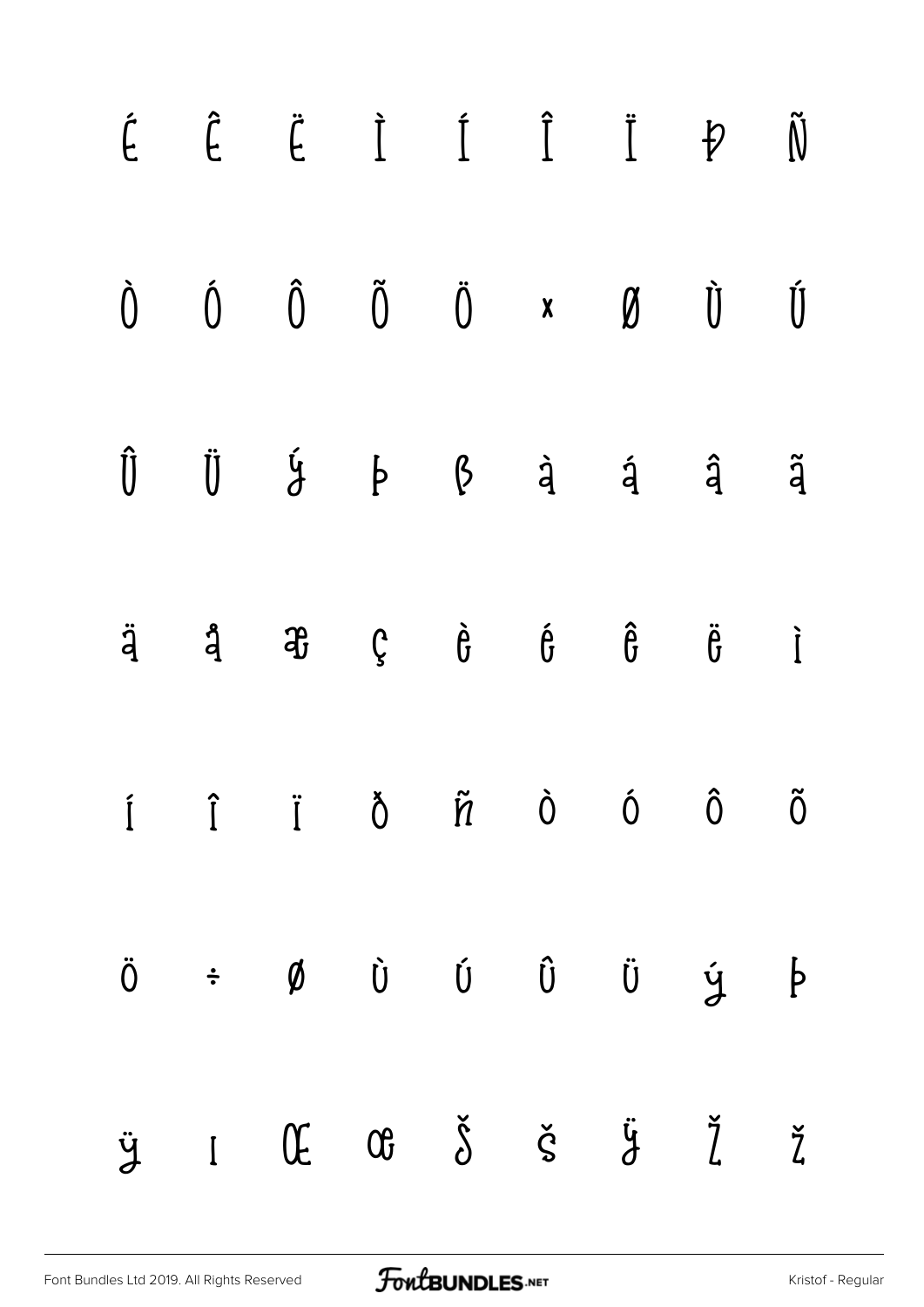

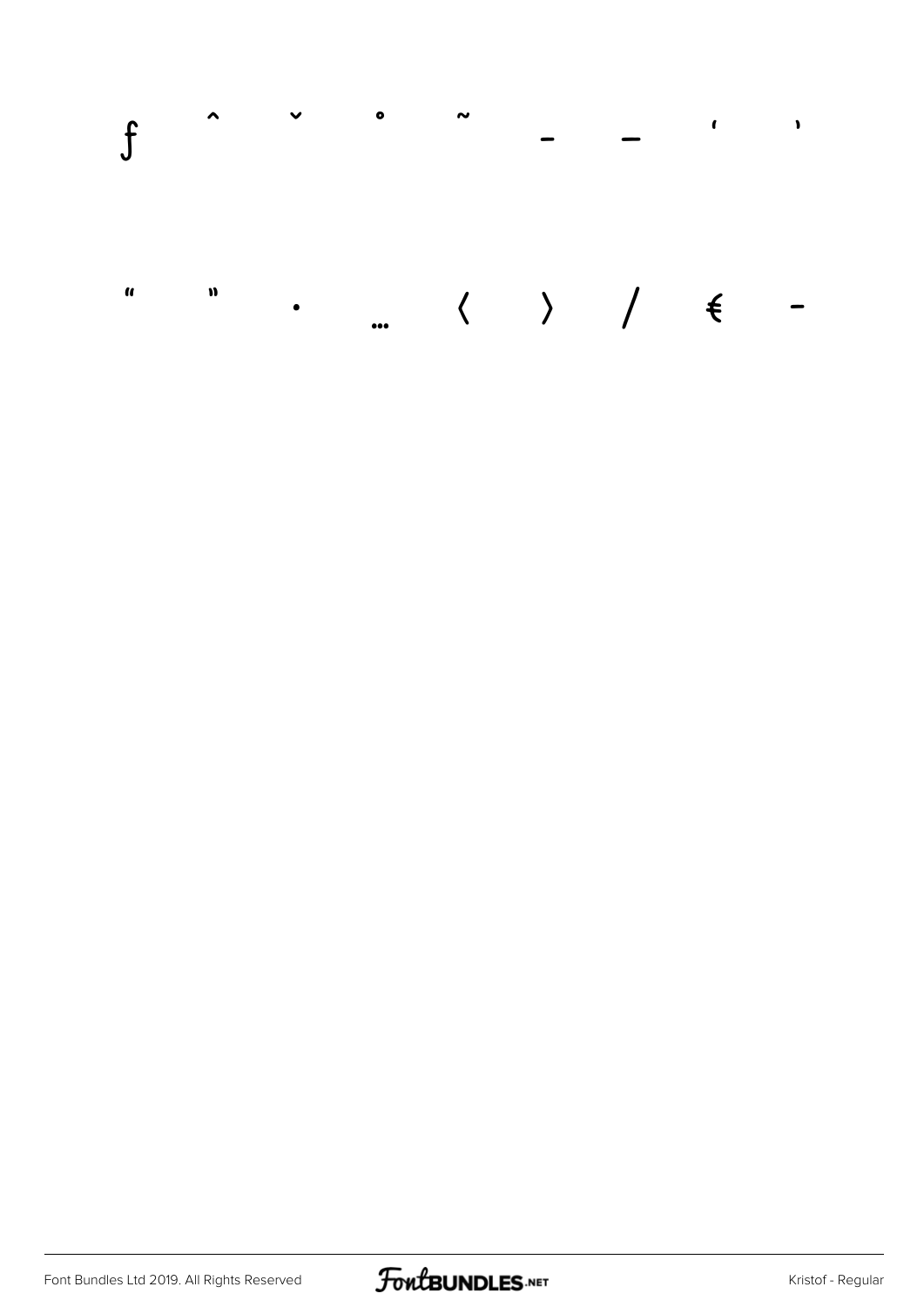### Kristof Block - Regular

**Uppercase Characters** 

## ABCDEFGHIJKLMNOP **ORSTUVWXYZ**

Lowercase Characters

## ABCDEFGHIJKLMNOP **QRSTUVWXYZ**

Numbers

## 0123456789

Punctuation and Symbols

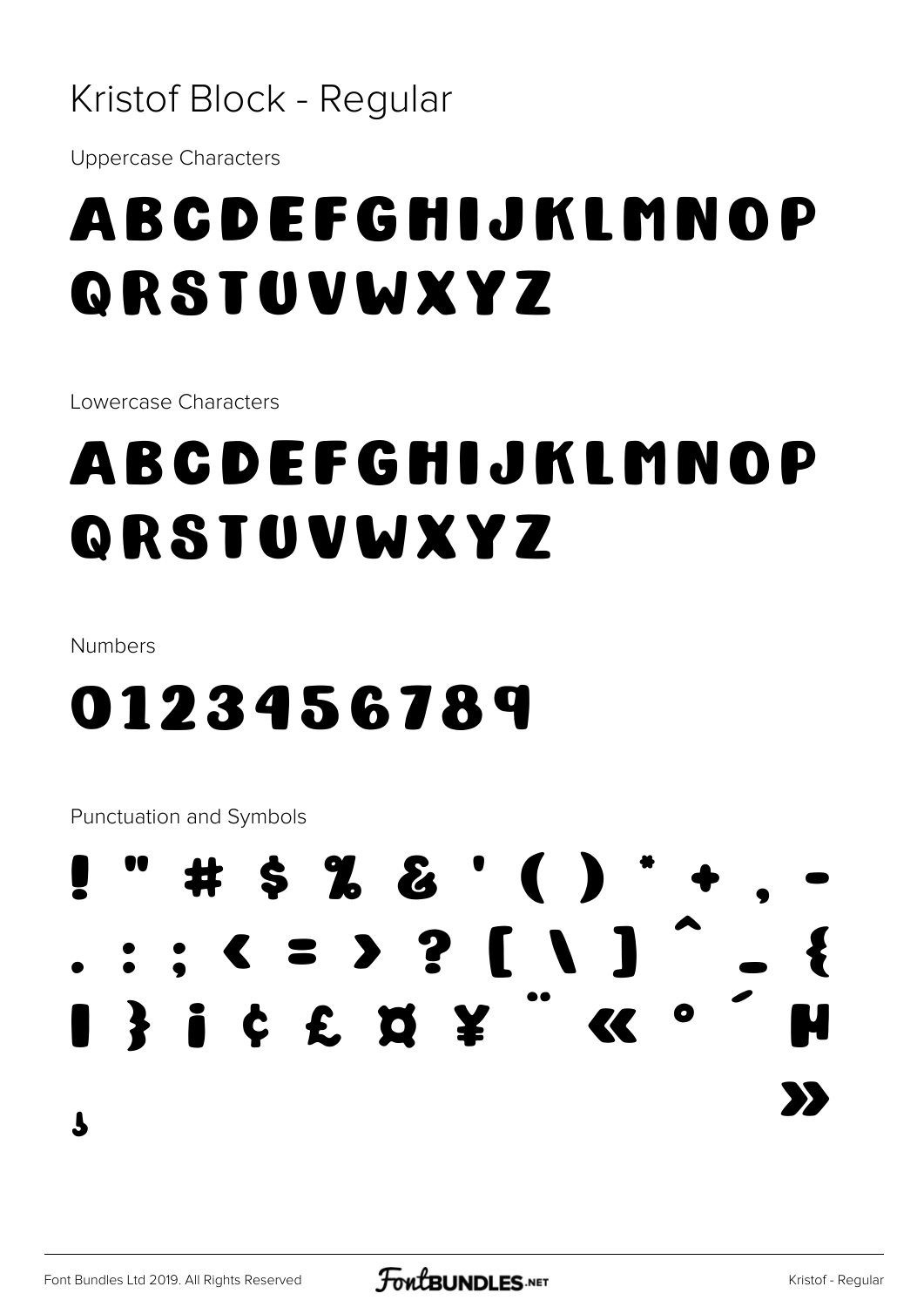All Other Glyphs

# À Á Â Ã Ä Å Æ Ç È É Ê Ë Ì Í Î Ï Ð Ñ Ò Ó Ô Õ Ö × Ø Ù Ú Û Ü Ý Þ ß à á â ã ä å æ ç è é ê ë ì í î ï ð ñ ò ó ô õ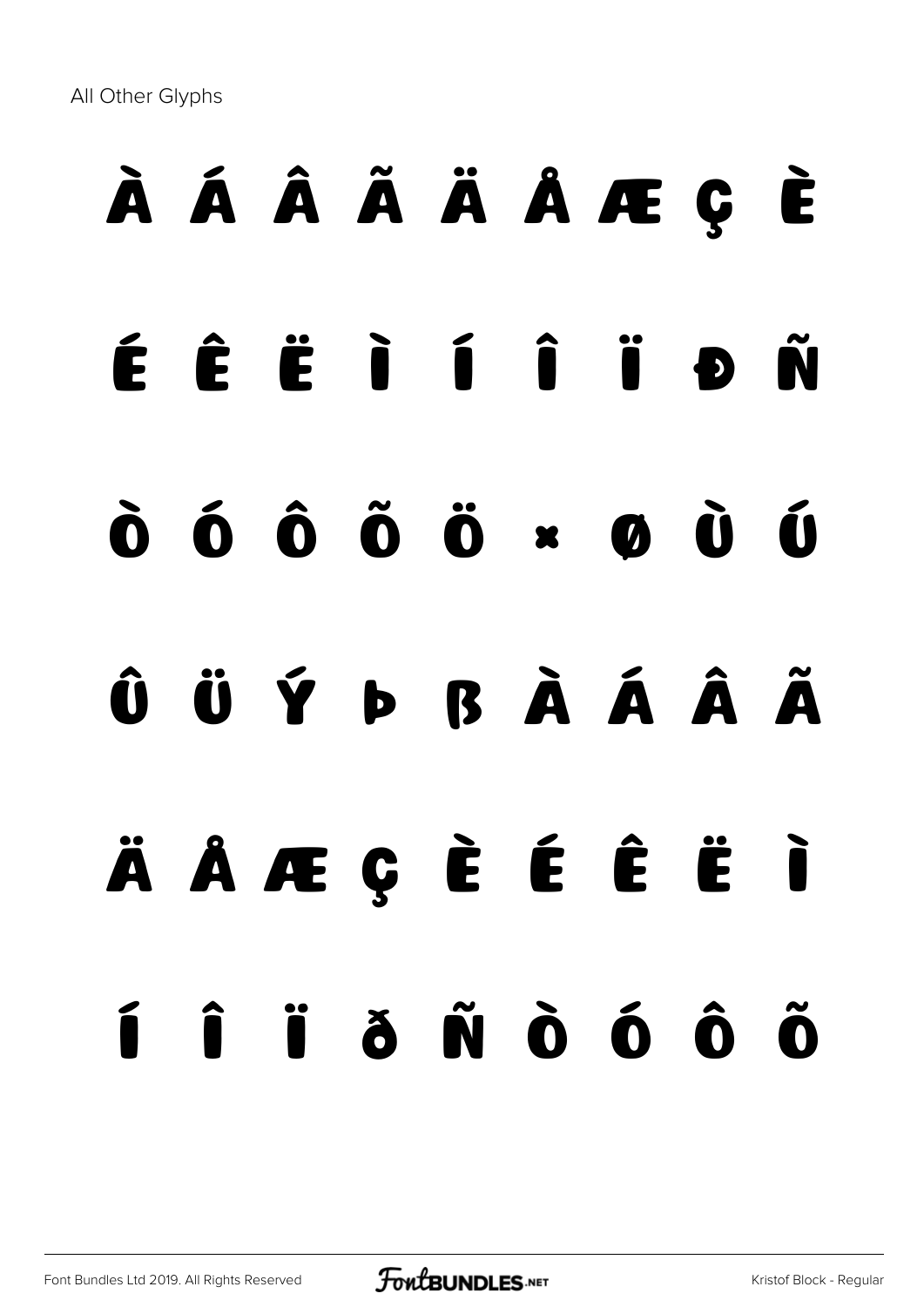## $\ddot{\mathbf{O}}$   $\vdots$   $\ddot{\mathbf{O}}$   $\dot{\mathbf{O}}$   $\ddot{\mathbf{O}}$   $\ddot{\mathbf{O}}$   $\ddot{\mathbf{O}}$   $\ddot{\mathbf{O}}$   $\ddot{\mathbf{O}}$   $\ddot{\mathbf{O}}$   $\ddot{\mathbf{O}}$

### I ŒŒŠŠŸŽŽ Ÿ

Font Bundles Ltd 2019. All Rights Reserved

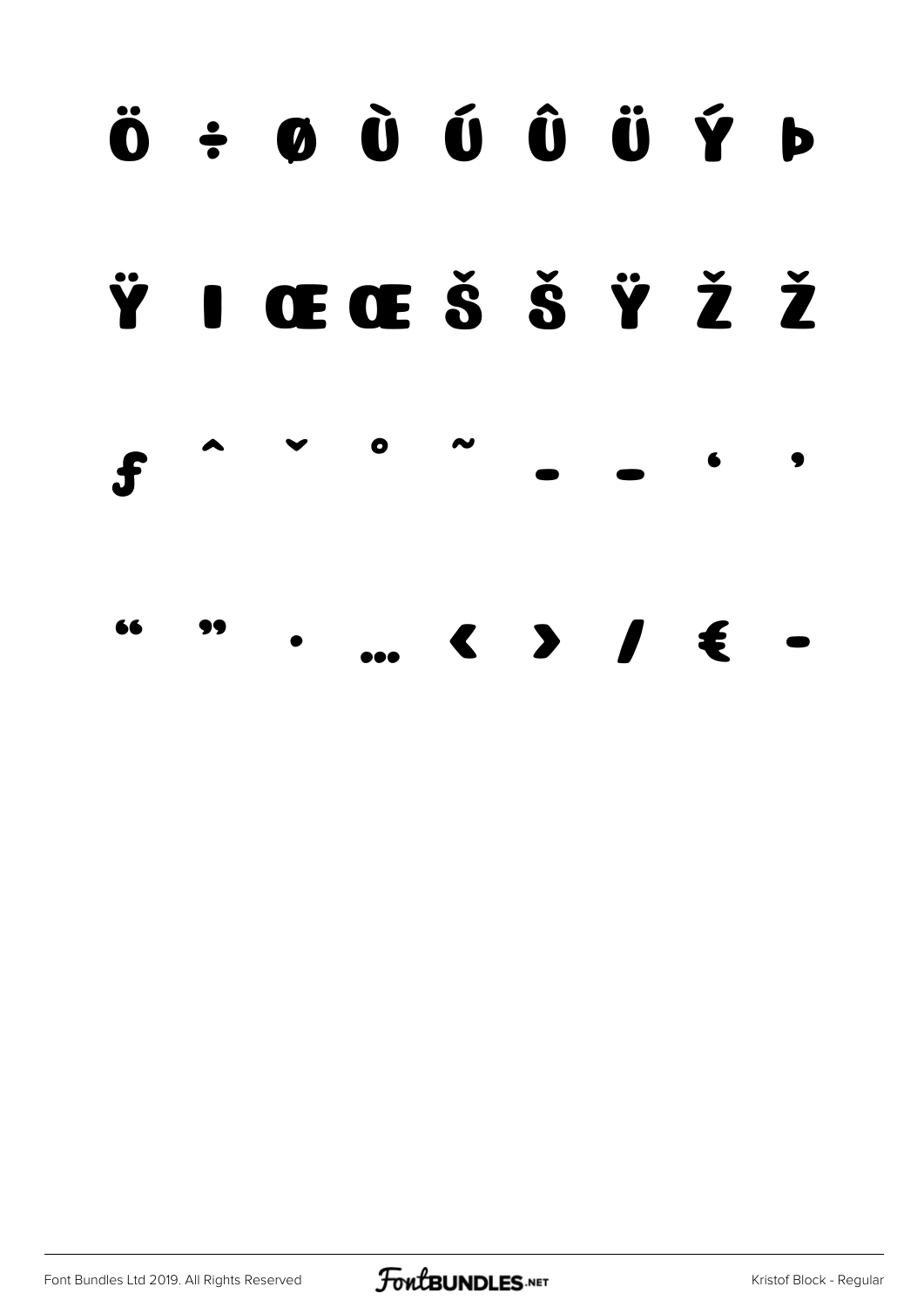### Kristof Doodles - Regular

**Uppercase Characters** 



Lowercase Characters



**Numbers** 

\*\*\*\*\*\*\*\*\*\*

Punctuation and Symbols

|  |  |  |  |  |  | * * * * * * * * * * * * * * * |  |
|--|--|--|--|--|--|-------------------------------|--|
|  |  |  |  |  |  | * * * * * * * * * * * * *     |  |

All Other Glyphs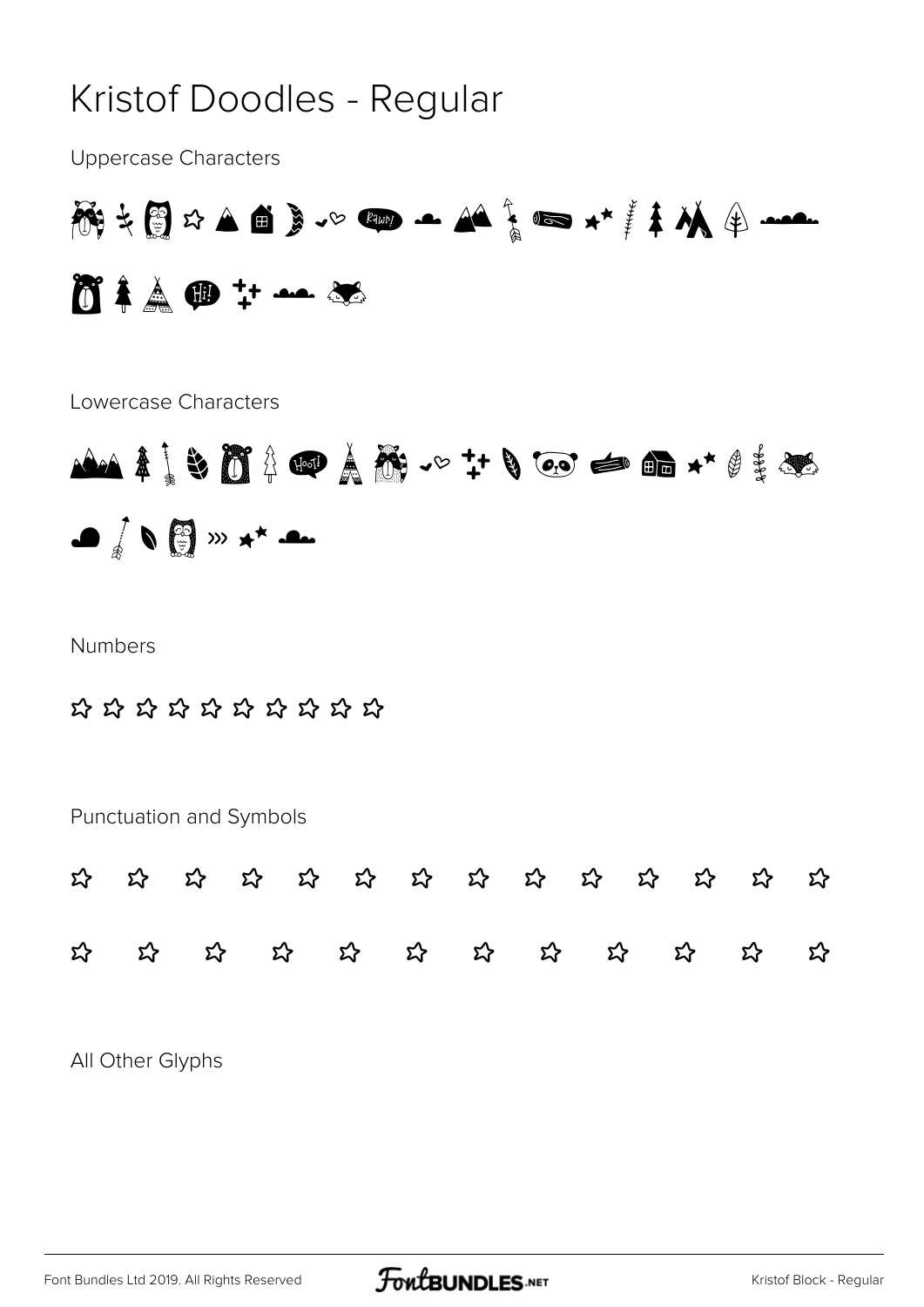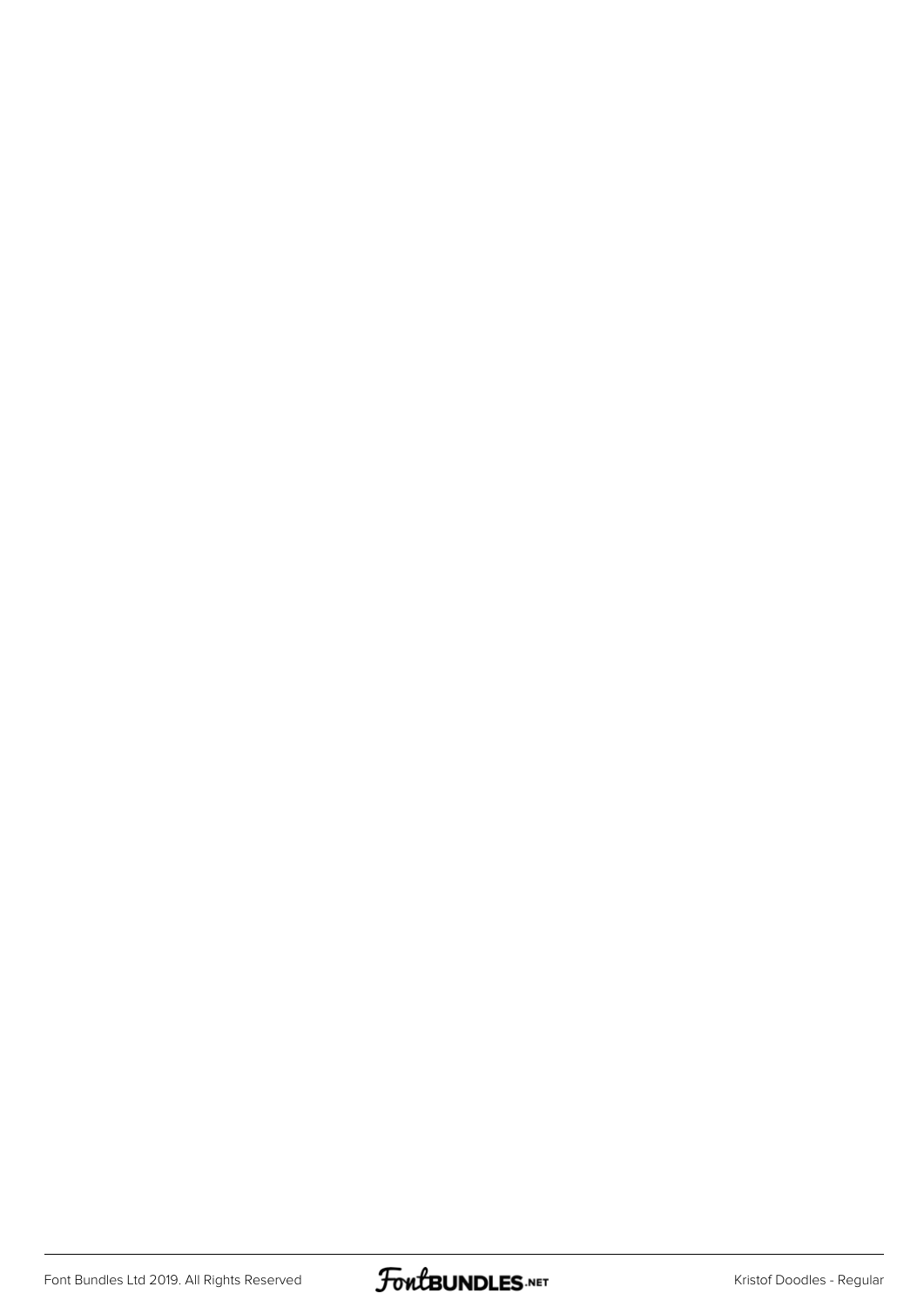### Kristof Block Patterns - Regular

**Uppercase Characters** 

## ABCDEFGHIJKLMNOP ORSTOVMXYZ

Lowercase Characters

## ABCDEFGHIJKLMNOP ORSTOVMXYZ

#### Numbers

### 0123456789

Punctuation and Symbols

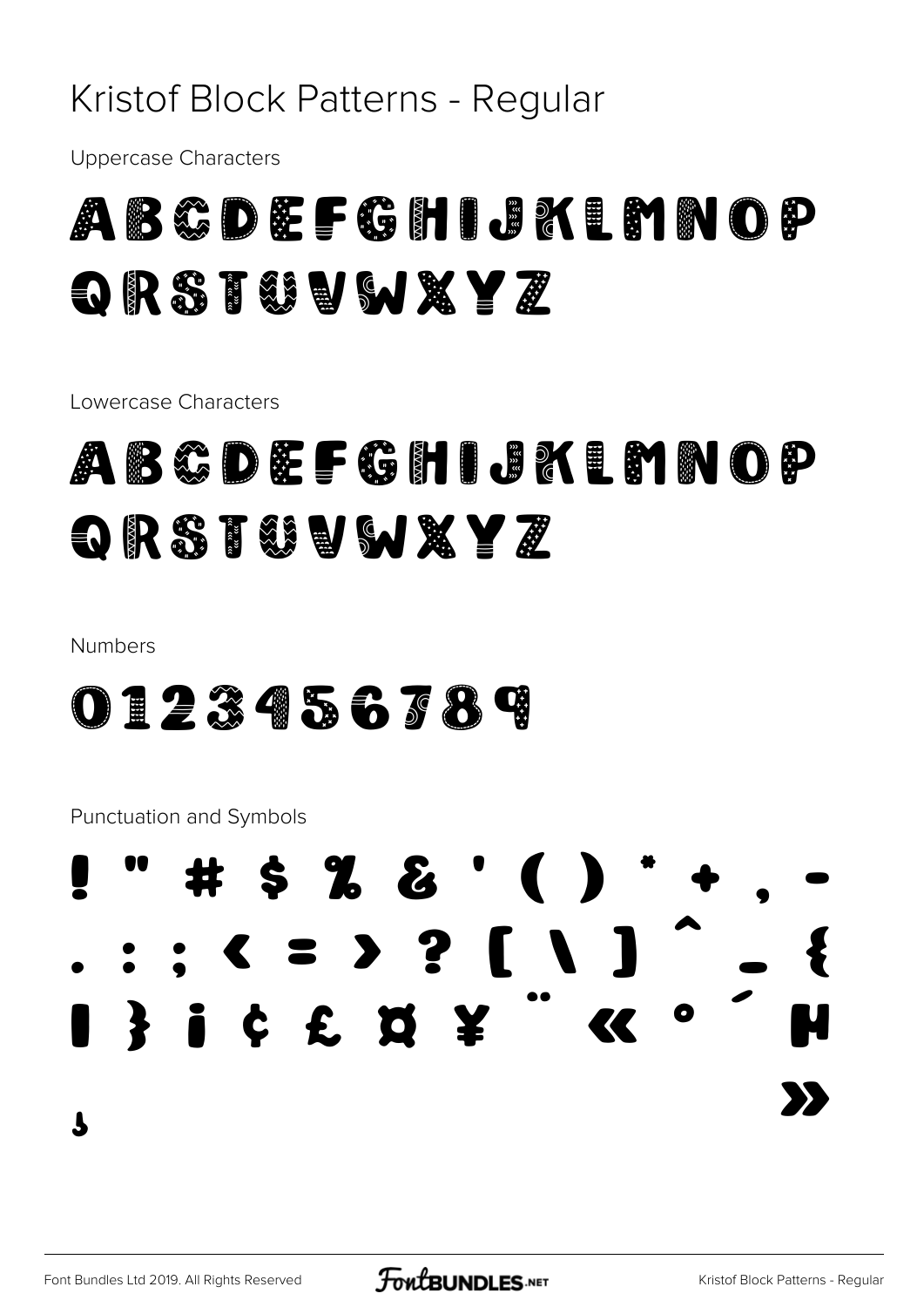All Other Glyphs